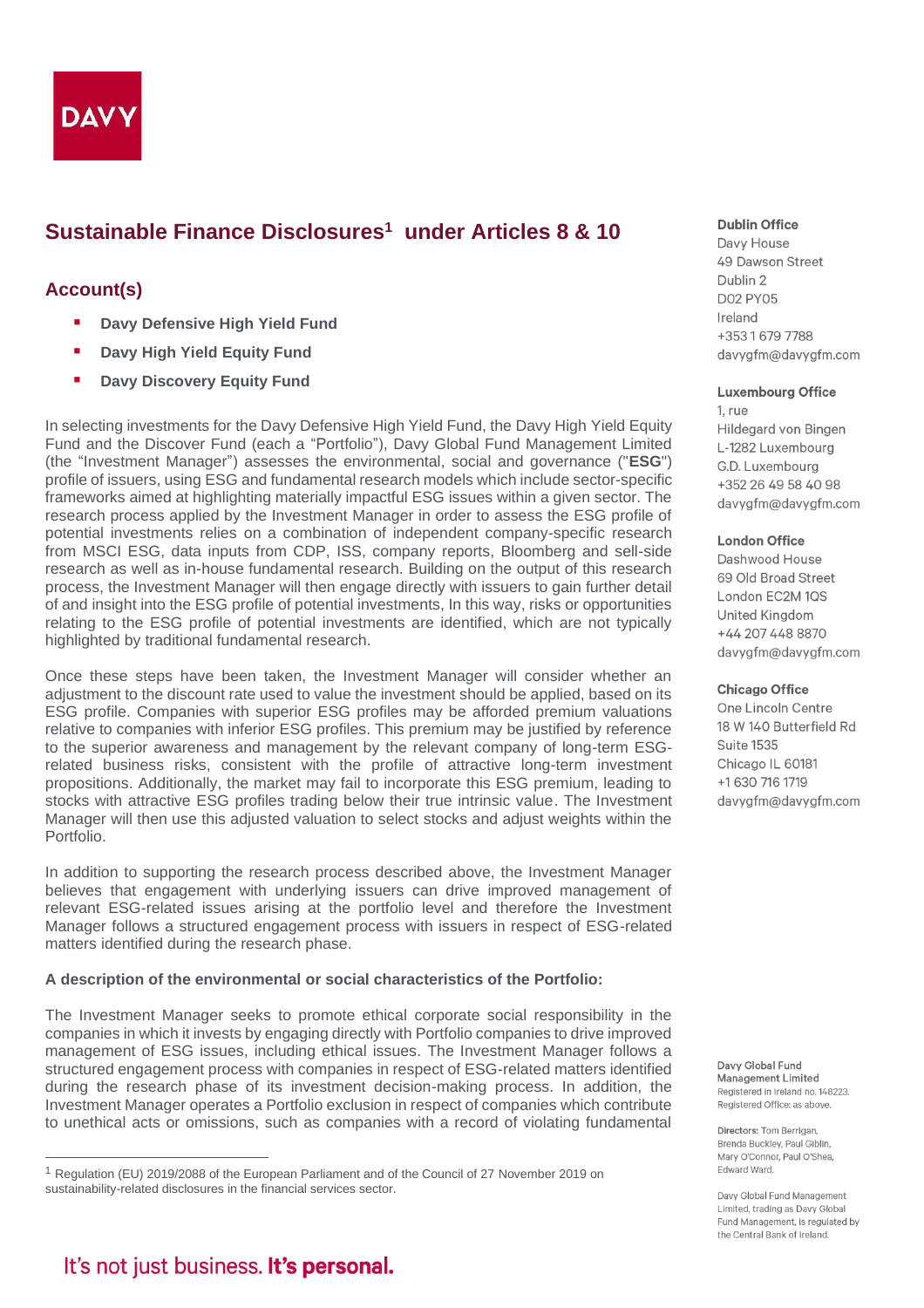

humanitarian principles or violations of human rights or companies with exposure to cluster munitions, land mines and thermal coal.

## **Information on the methodologies used to assess, measure and monitor these environmental or social characteristics, including:**

## *a. data sources*

The Investment Manager uses ESG and fundamental research models, including sector-specific frameworks, which rely on a combination of independent companyspecific research from MSCI ESG, data inputs from CDP, ISS, company reports, Bloomberg and sell-side research as well as in-house fundamental research. Building on the output of this research process, the Investment Manager will then engage directly with companies to gain further detail of and insight into the ESG profile of its investments.

## *b. Screening criteria for the underlying assets*

The investment screening undertaken by the Investment Manager involves analysing companies, using data from the above-mentioned sources, to identify violations of fundamental humanitarian principles or violations of human rights or engagement in activities related to cluster munition, land mine and thermal coal production. In line with the Investment Manager's commitment to ethical corporate social responsibility, companies guilty of such violations or which engage in such activities are excluded from the Portfolio.

## c. *The relevant sustainability indicators used to measure the environmental or social characteristics*

As part of its ongoing investment due diligence, the Investment Manager monitors the above-mentioned data sources for indications of Portfolio companies' violation of fundamental humanitarian principles or violation of human rights or their engagement in cluster munition, land mine or thermal coal production. Companies which are highlighted as having breached these exclusionary criteria, which are based on revenue contribution and independently validated by MSCI ESG, are precluded from the investment universe. The Investment Manager also monitors sustainability performance based on metrics related to environmental, social and governance impact at portfolio level.

## **Information referred to in Article 8 SFDR**

The Investment Manager will not invest in securities which contribute to unethical acts or omissions, such as shares of companies with a record of violating fundamental humanitarian principles or violations of human rights or companies with exposure to cluster munitions, land mines and thermal coal.

In selecting investments for the Portfolio, the Investment Manager assesses the environmental, social and governance profile of issuers, using ESG and fundamental research models which include sector-specific frameworks aimed at highlighting materially impactful ESG issues within a given sector. The research process applied by the Investment Manager in order to assess the ESG profile of potential investments relies on a combination of independent issuer-specific research from MSCI ESG, data inputs from CDP, ISS, company reports, Bloomberg and sell-side research as well as in-house fundamental

#### Dublin Office

Davy House 49 Dawson Street Dublin 2 **D02 PY05** Ireland +35316797788 davygfm@davygfm.com

#### **Luxembourg Office**

1. rue Hildegard von Bingen L-1282 Luxembourg G.D. Luxembourg +352 26 49 58 40 98 davygfm@davygfm.com

### **London Office**

Dashwood House 69 Old Broad Street London EC2M 1QS United Kingdom +44 207 448 8870 davygfm@davygfm.com

#### **Chicago Office**

One Lincoln Centre 18 W 140 Butterfield Rd **Suite 1535** Chicago IL 60181 +1 630 716 1719 davygfm@davygfm.com

Davy Global Fund Management Limited Registered in Ireland no. 148223. Registered Office: as above.

Directors: Tom Berrigan. Brenda Buckley, Paul Giblin, Mary O'Connor, Paul O'Shea. Edward Ward.

Davy Global Fund Management Limited, trading as Davy Global Fund Management, is regulated by the Central Bank of Ireland.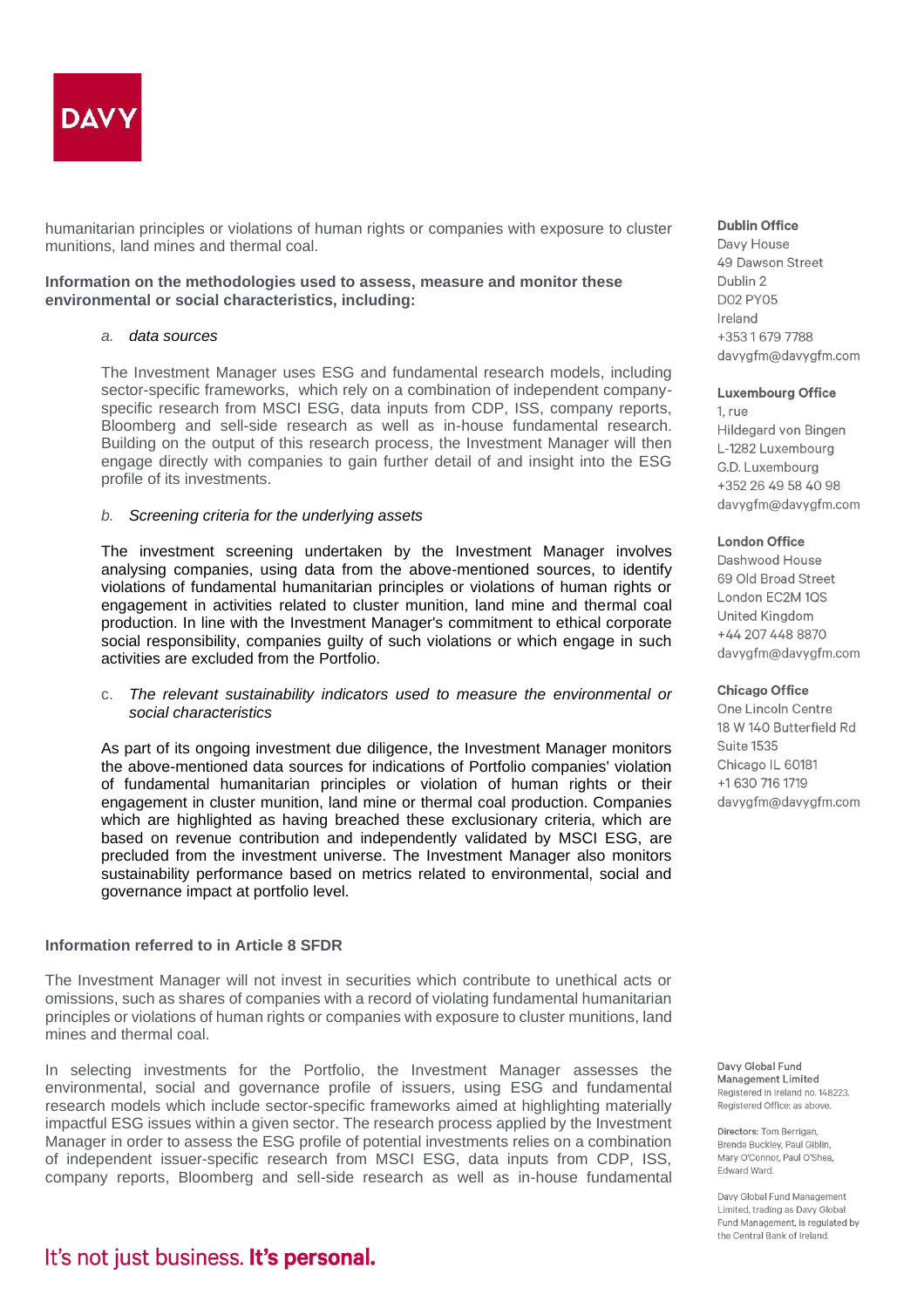

research. Building on the output of this research process, the Investment Manager will then engage directly with issuers to gain further detail of and insight into the ESG profile of potential investments, In this way, risks or opportunities relating to the ESG profile of potential investments are identified, which are not typically highlighted by traditional fundamental research.

Once these steps have been taken, the Investment Manager will consider whether an adjustment to the discount rate used to value the investment should be applied, based on its ESG profile. Issuers with superior ESG profiles may be afforded premium valuations relative to issuers with inferior ESG profiles. This premium may be justified by reference to the superior awareness and management by the relevant company of long-term ESG-related business risks, consistent with the profile of attractive long-term investment propositions. Additionally, the market may fail to incorporate this ESG premium, leading to stocks with attractive ESG profiles trading below their true intrinsic value. The Investment Manager will then use this adjusted valuation to select stocks and adjust weights within the Portfolio.

In addition to supporting the research process described above, the Investment Manager believes that engagement with underlying issuers can drive improved management of relevant ESG-related issues arising at the portfolio level and therefore the Investment Manager follows a structured engagement process with issuers in respect of ESG-related matters identified during the research phase.

## **Account**

## ▪ **Davy Corporate Bond Fund**

In selecting investments for the Davy Corporate Bond Fund (the "Corporate Bond Portfolio"), the Investment Manager assesses the environmental, social and governance profile of issuers, using ESG data and analysis which includes sector-specific frameworks aimed at highlighting materially impactful ESG issues within a given sector.

The research process applied by the Investment Manager in order to assess the ESG profile of potential investments relies on a combination of independent company-specific research from MSCI ESG, data inputs from CDP, company reports, Bloomberg and sell-side research. In this way, risks or opportunities relating to the ESG profile of potential investments are identified, which are not typically highlighted by traditional fundamental research.

The Investment Manager will also assess the ESG risks inherent in the countries and regions in which the issuer operates. The Investment Manager has developed a proprietary model which allows the Investment Manager to rank almost 200 countries in terms of overall ESG risks, as well as across several key metrics. The model also allows the Investment Manager to assess whether key ESG risks facing each country are improving or disimproving over time.

## **A description of the environmental or social characteristics of the Corporate Bond Portfolio:**

In selecting investments for the Corporate Bond Portfolio, the Investment Manager assesses the environmental, social and governance profile of issuers, using ESG data and analysis which includes sector-specific frameworks aimed at highlighting materially impactful ESG issues within a given sector.

The research process applied by the Investment Manager in order to assess the ESG profile of potential investments relies on a combination of independent company-specific research

### **Dublin Office**

Davy House 49 Dawson Street Dublin 2 **D02 PY05** Ireland +35316797788 davygfm@davygfm.com

#### **Luxembourg Office**

1. rue Hildegard von Bingen L-1282 Luxembourg G.D. Luxembourg +352 26 49 58 40 98 davygfm@davygfm.com

#### **London Office**

Dashwood House 69 Old Broad Street London EC2M 1QS United Kingdom +44 207 448 8870 davygfm@davygfm.com

#### **Chicago Office**

One Lincoln Centre 18 W 140 Butterfield Rd **Suite 1535** Chicago IL 60181 +1 630 716 1719 davygfm@davygfm.com

Davy Global Fund Management Limited Registered in Ireland no. 148223. Registered Office: as above.

Directors: Tom Berrigan. Brenda Buckley, Paul Giblin. Mary O'Connor, Paul O'Shea. Edward Ward.

Davy Global Fund Management Limited, trading as Davy Global Fund Management, is regulated by the Central Bank of Ireland.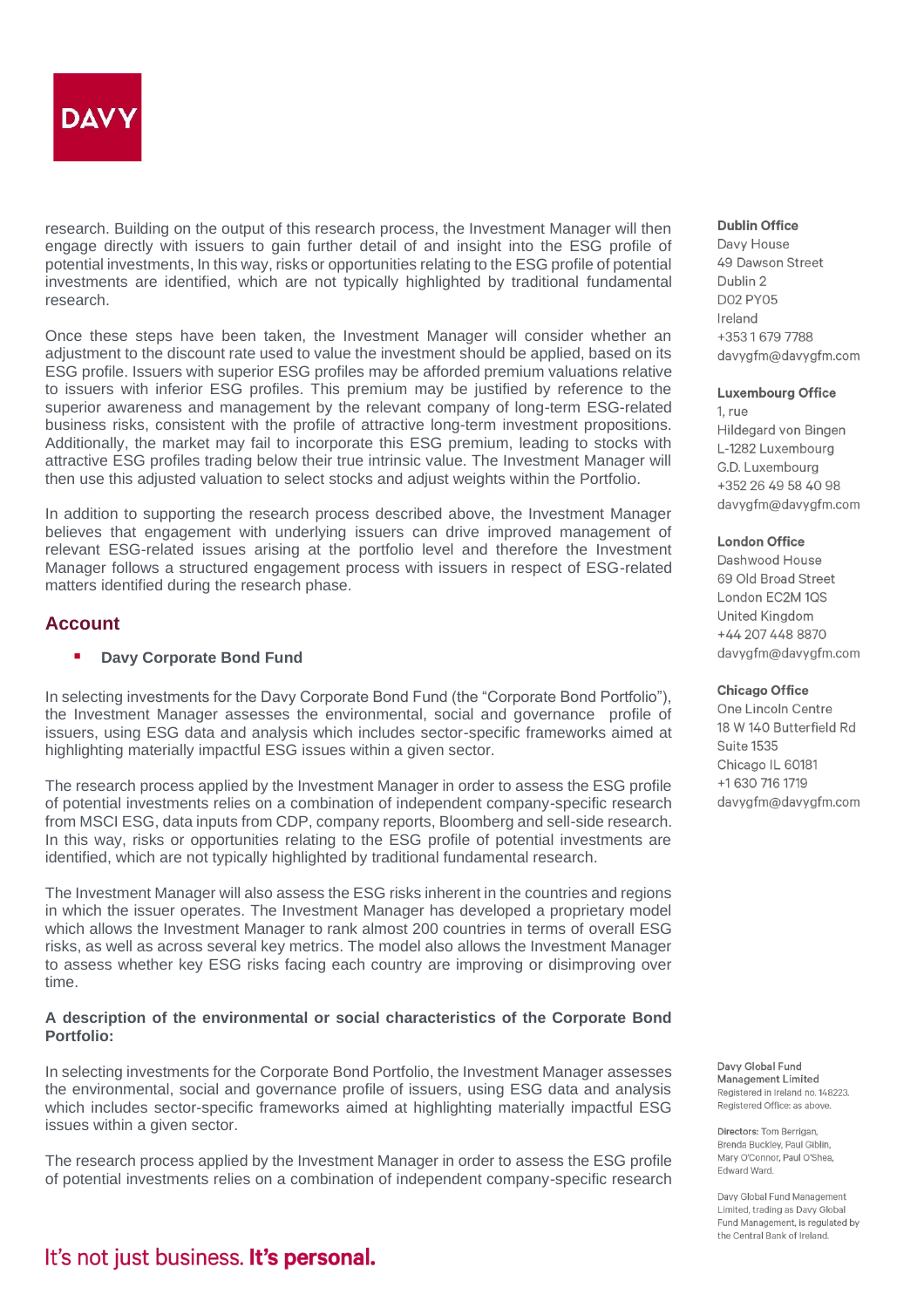

from MSCI ESG, data inputs from CDP, company reports, Bloomberg and sell-side research. In this way, risks or opportunities relating to the ESG profile of potential investments are identified, which are not typically highlighted by traditional fundamental research.

In addition, the Investment Manager operates a portfolio exclusion in respect of companies which contribute to unethical acts or omissions, such as companies with a record of violating fundamental humanitarian principles or violations of human rights or companies with exposure to cluster munitions, land mines and thermal coal.

## **Information on the methodologies used to assess, measure and monitor these environmental or social characteristics, including:**

## *a. data sources*

The Investment Manager uses ESG and fundamental research models, including sector-specific frameworks, which rely on a combination of independent companyspecific research from MSCI ESG, data inputs from CDP, ISS, company reports, Bloomberg and sell-side research as well as in-house fundamental research.

## *b. Screening criteria for the underlying assets*

The investment screening undertaken by the Investment Manager involves analysing companies, using data from the above-mentioned sources, to identify violations of fundamental humanitarian principles or violations of human rights or engagement in activities related to cluster munition, land mine and thermal coal production. In line with the Investment Manager's commitment to ethical corporate social responsibility, companies guilty of such violations or which engage in such activities are excluded from the Corporate Bond Portfolio.

## *c. The relevant sustainability indicators used to measure the environmental or social characteristics*

As part of its ongoing investment due diligence, the Investment Manager monitors the above-mentioned data sources for indications of Corporate Bond Portfolio companies' violation of fundamental humanitarian principles or violation of human rights or their engagement in cluster munition, land mine or thermal coal production. Companies which are highlighted as having breached these exclusionary criteria, which are based on revenue contribution and independently validated by MSCI ESG, are precluded from the investment universe. The Investment Manager also monitors sustainability performance based on metrics related to environmental, social and governance impact at portfolio level.

## **Information referred to in Article 8 SFDR**

The Investment Manager will not invest in securities which contribute to unethical acts or omissions, such as shares of companies with a record of violating fundamental humanitarian principles or violations of human rights or companies with exposure to cluster munitions, land mines and thermal coal.

In selecting investments, the Investment Manager assesses the environmental, social and governance profile of issuers, using ESG and fundamental research models which include sector-specific frameworks aimed at highlighting materially impactful ESG issues within a

## It's not just business. It's personal.

### **Dublin Office**

Davy House 49 Dawson Street Dublin 2 **D02 PY05** Ireland +35316797788 davygfm@davygfm.com

#### **Luxembourg Office**

1. rue Hildegard von Bingen L-1282 Luxembourg G.D. Luxembourg +352 26 49 58 40 98 davygfm@davygfm.com

### **London Office**

Dashwood House 69 Old Broad Street London EC2M 1QS United Kingdom +44 207 448 8870 davygfm@davygfm.com

#### **Chicago Office**

One Lincoln Centre 18 W 140 Butterfield Rd **Suite 1535** Chicago IL 60181 +1 630 716 1719 davygfm@davygfm.com

Davy Global Fund Management Limited Registered in Ireland no. 148223. Registered Office: as above.

Directors: Tom Berrigan. Brenda Buckley, Paul Giblin. Mary O'Connor, Paul O'Shea. Edward Ward.

Davy Global Fund Management Limited, trading as Davy Global Fund Management, is regulated by the Central Bank of Ireland.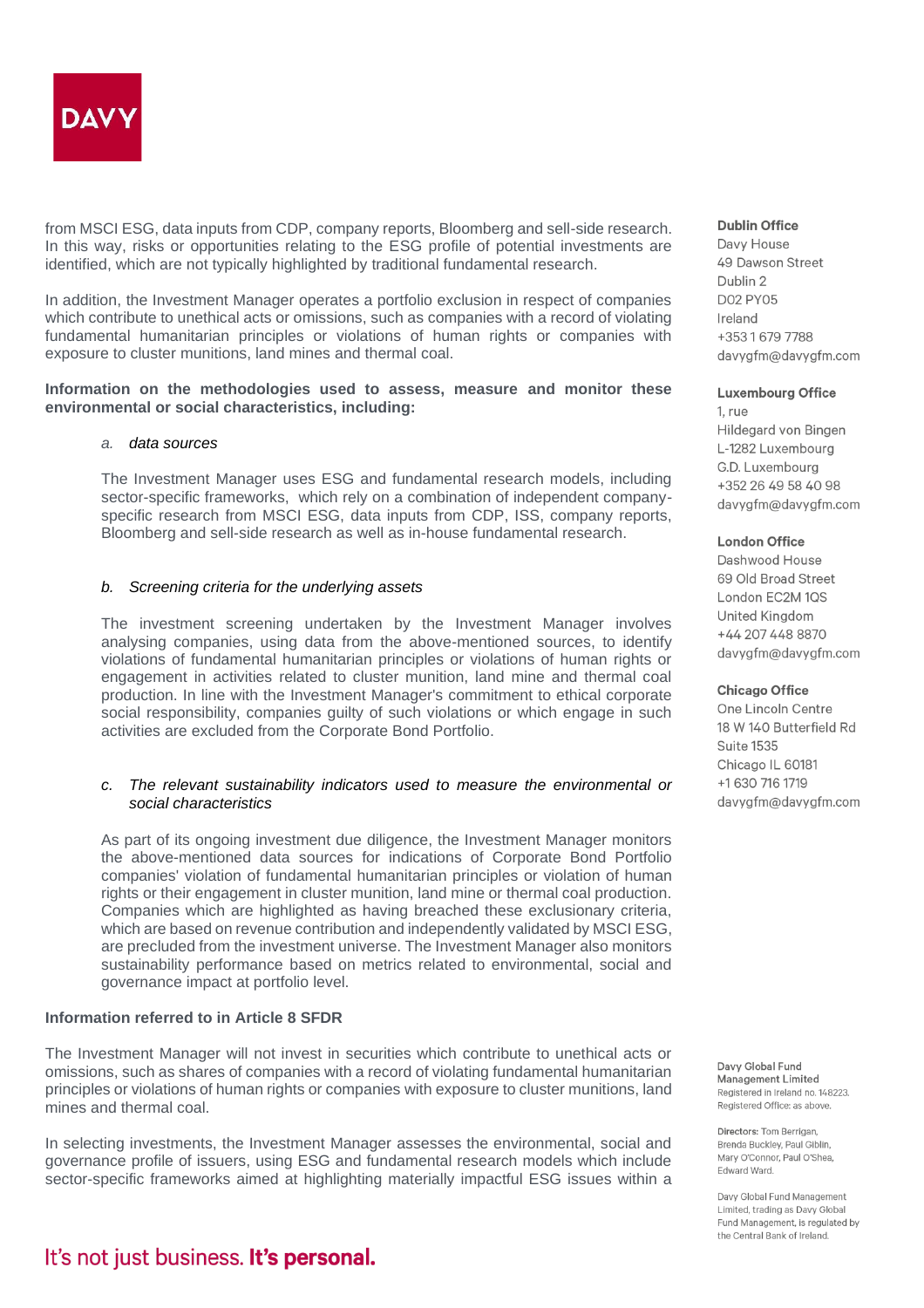

given sector. The research process applied by the Investment Manager in order to assess the ESG profile of potential investments relies on a combination of independent issuerspecific research from MSCI ESG, data inputs from CDP, ISS, company reports, Bloomberg and sell-side research as well as in-house fundamental research. Building on the output of this research process, the Investment Manager may then engage directly with issuers to gain further detail of and insight into the ESG profile of potential investments, In this way, risks or opportunities relating to the ESG profile of potential investments are identified, which are not typically highlighted by traditional fundamental research.

The research process applied by the Investment Manager in order to assess the ESG profile of potential investments relies on a combination of independent company-specific research from MSCI ESG, data inputs from CDP, company reports, Bloomberg and sell-side research. In this way, risks or opportunities relating to the ESG profile of potential investments are identified, which are not typically highlighted by traditional fundamental research.

The Investment Manager will also assess the ESG risks inherent in the countries and regions in which the issuer operates. Th Investment Manager has developed a proprietary model which allows the Investment Manager to rank almost 200 countries in terms of overall ESG risks, as well as across several key metrics. The model also allows the Investment Manager to assess whether key ESG risks facing each country are improving or disimproving over time.

#### Dublin Office

Davy House 49 Dawson Street Dublin 2 **D02 PY05** Ireland +35316797788 davygfm@davygfm.com

#### **Luxembourg Office**

1. rue Hildegard von Bingen L-1282 Luxembourg G.D. Luxembourg +352 26 49 58 40 98 davygfm@davygfm.com

### **London Office**

Dashwood House 69 Old Broad Street London EC2M 1QS **United Kingdom** +44 207 448 8870 davygfm@davygfm.com

#### **Chicago Office**

One Lincoln Centre 18 W 140 Butterfield Rd **Suite 1535** Chicago IL 60181 +1 630 716 1719 davygfm@davygfm.com

Davy Global Fund Management Limited Registered in Ireland no. 148223. Registered Office: as above.

Directors: Tom Berrigan. Brenda Buckley, Paul Giblin, Mary O'Connor, Paul O'Shea. Edward Ward.

Davy Global Fund Management Limited, trading as Davy Global Fund Management, is regulated by the Central Bank of Ireland.